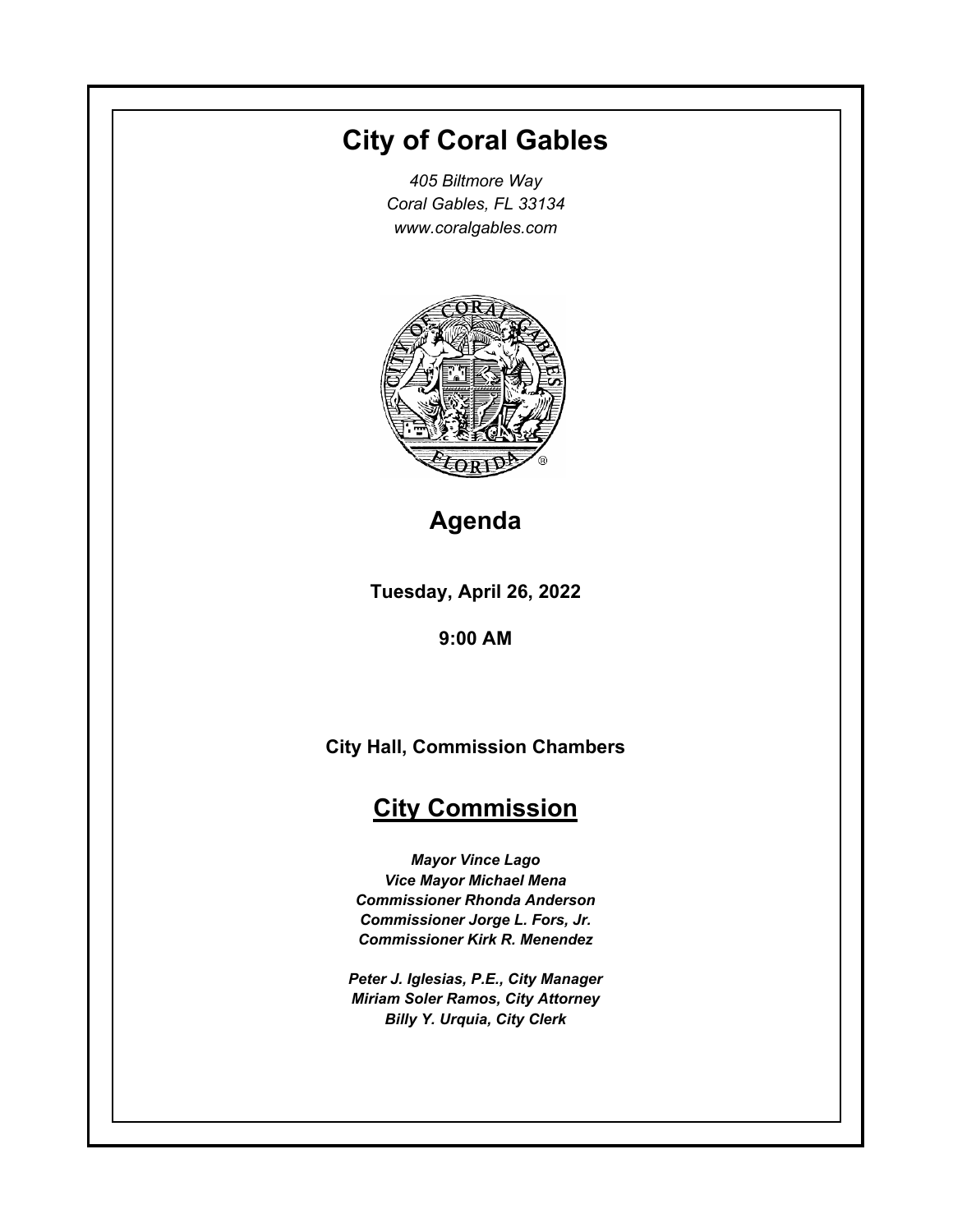**The City of Coral Gables will be holding its Regular Meeting on Tuesday, April 26, 2022, commencing at 9:00 a.m.** 

**Members of the public may participate in person, but are also able to participate via the Zoom platform. Members of the public may join the meeting via Zoom at (https://zoom.us/j/3054466800). In addition, a dedicated phone line will be available so that any individual who does not wish (or is unable) to use Zoom may listen to and participate in the meeting by dialing: (305) 461-6769 Meeting ID: 3054466800. To speak prior to the City Commission taking action on an Agenda Item, please "Raise your Hand" or send a message to one of the meeting hosts using the Zoom Platform. If you joined the meeting via telephone, you can "Raise your Hand" by pressing \*9.**

**The public may comment on an item on the agenda using the City's already-established e-comment function which may be found on the City's website at: (www.coralgables.com/commissionmeetings) once the meeting's agenda is published or by sending an email to cityclerk@coralgables.com prior to the start of the meeting.** 

**The Meeting will also be broadcasted live for members of the public to view on the City's website (www.coralgables.com/cgtv) as well as Channel 77 on Comcast.**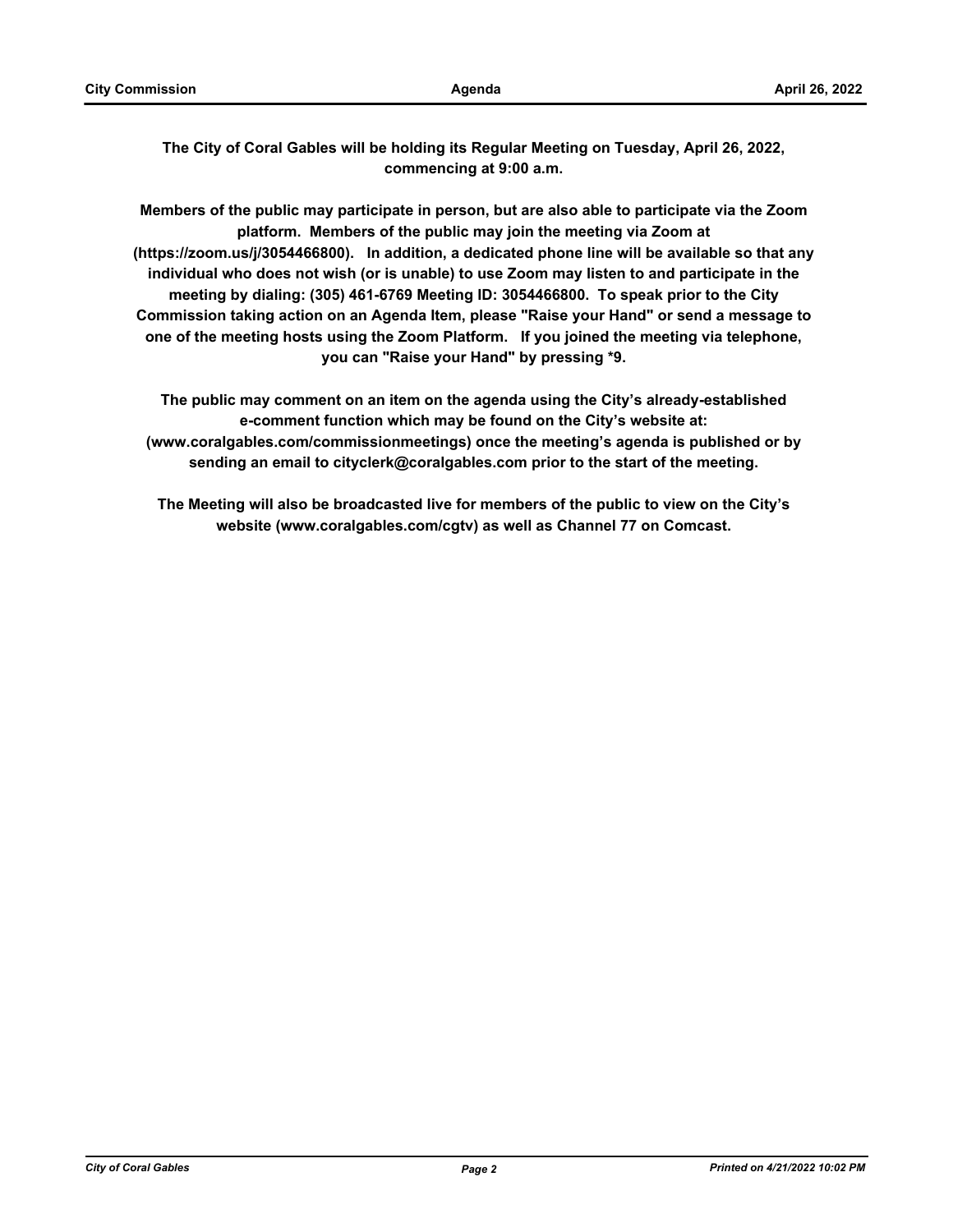### **INVOCATION**

*Deacon Roberto Fleitas, Church of the Little Flower*

## **PLEDGE OF ALLEGIANCE**

## **A. PRESENTATIONS AND PROTOCOL DOCUMENTS**

#### **Agenda Items A-1and A-2 are related**

- **A.-1. [22-3743](http://coralgables.legistar.com/gateway.aspx?m=l&id=22385)** Presentation of a Proclamation declaring April 29, 2022 as "Arbor Day" in Coral Gables
- **A.-2. [22-3744](http://coralgables.legistar.com/gateway.aspx?m=l&id=22386)** Presentation of the 2022 Landscape Beautification Awards.
- **A.-3. [22-3986](http://coralgables.legistar.com/gateway.aspx?m=l&id=22626)** Presentation of a Proclamation declaring May 2-6, 2022 as "Teacher Appreciation Week" in Coral Gables.
- **A.-4. [22-3989](http://coralgables.legistar.com/gateway.aspx?m=l&id=22629)** Presentation of a Proclamation declaring May 5, 2022 as "Israeli Independence Day" in Coral Gables.
- **A.-5. [22-4010](http://coralgables.legistar.com/gateway.aspx?m=l&id=22650)** Presentation of a Proclamation declaring May 2-5, 2022 as "National Small Business Week" in Coral Gables.
- **A.-6. [22-4039](http://coralgables.legistar.com/gateway.aspx?m=l&id=22679)** Presentation of a Proclamation declaring April 10-16, 2022 as "National Public Safety Telecommunications Week" in Coral Gables.
- **A.-7. [22-3995](http://coralgables.legistar.com/gateway.aspx?m=l&id=22635)** Congratulations to Communications Operator Jessica Suita, recipient of the City of Coral Gables "Operator of the Year Award," for 2021.

## **B. APPROVAL OF MINUTES**

**B.-1. [22-4006](http://coralgables.legistar.com/gateway.aspx?m=l&id=22646)** Regular City Commission Meeting of March 29, 2022.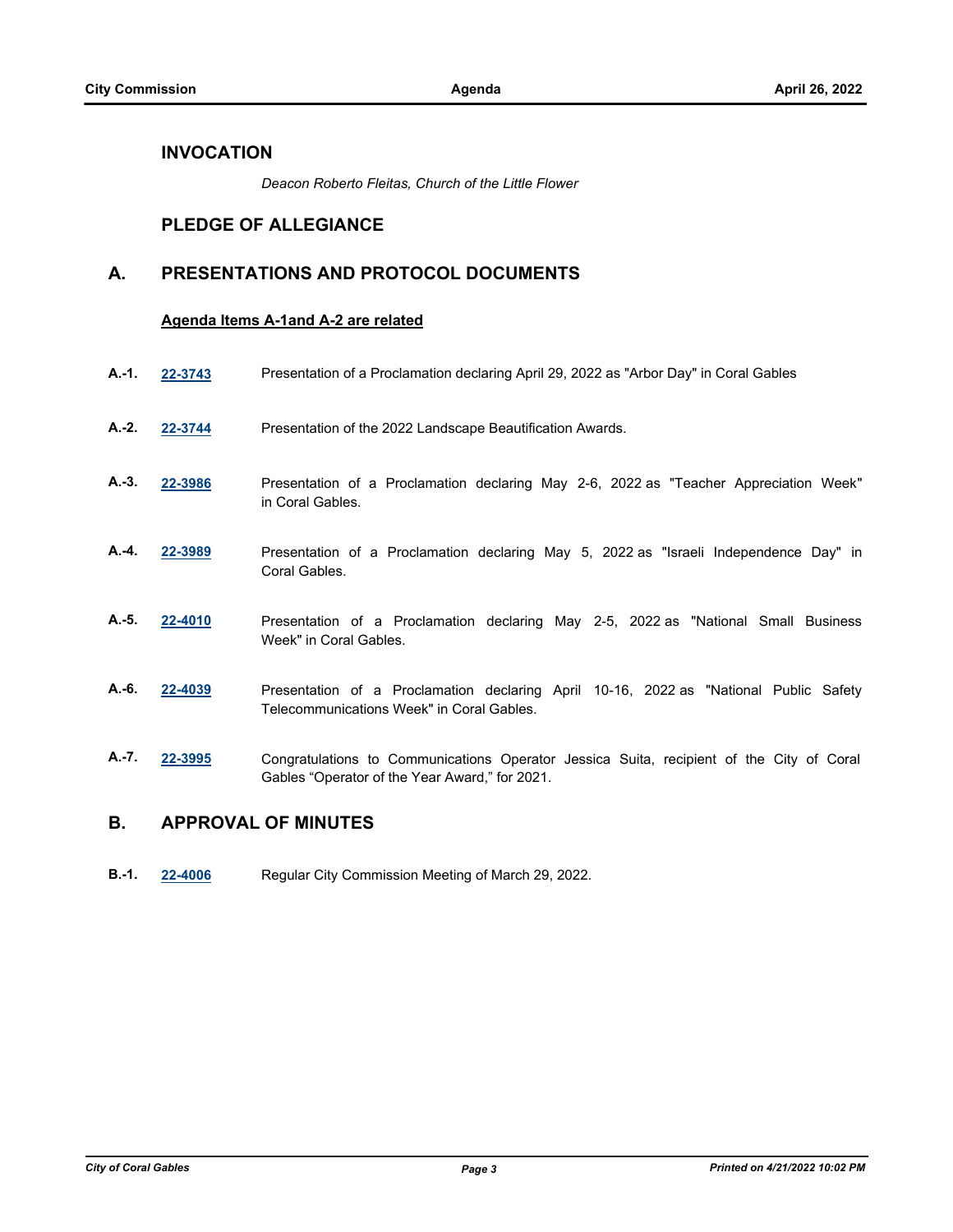## **C. PUBLIC COMMENTS**

*During this portion of the meeting, an individual may address the City Commission on an item that is on the agenda or on a matter which is not on the agenda, but within the scope of the City Commission's jurisdiction. If the individual wishes to address the City Commission on an item that is on the agenda, the individual shall not be given an opportunity to speak again once the item is called. An individual who wishes to speak during a public hearing where the City Commission is sitting in a quasi-judicial capacity, must speak during the public hearing for that item.* 

*Individuals who speak during the open public comment portion of the meeting shall be given three (3) minutes during which to address the City Commission. At the conclusion of one (1) hour, if the open public comment section of the meeting has not ended, it shall end automatically, in order to proceed with the rest of the agenda.*

## **D. MAYOR'S COMMENTS**

- **D.-1. [22-4037](http://coralgables.legistar.com/gateway.aspx?m=l&id=22677)** An update from staff on the landscape maintenance in downtown Coral Gables.
- **D.-2. [22-3919](http://coralgables.legistar.com/gateway.aspx?m=l&id=22560)** A Resolution of the City Commission amending the Mayor Lago's Strategic Priorities Plan to include priority number nine - "Trailblazing with Technology". (Sponsored by Mayor Lago)

## **E. CONSENT AGENDA**

*All items listed within this section entitled "Consent Agenda" are considered to be self-explanatory and are not expected to require additional review or discussion, unless a member of the City Commission or a citizen so requests, in which case, the item will be*  removed from the Consent Agenda and considered along with the regular order of *business. Hearing no objections to the items listed under the "Consent Agenda", a vote on the adoption of the Consent Agenda will be taken.*

- **E.-1. [22-4005](http://coralgables.legistar.com/gateway.aspx?m=l&id=22645)** A Resolution of the City Commission authorizing the execution of an agreement for a connection into the City of Coral Gables' sewer wastewater collection / transmission system for the property located outside the City's sewer district, 521 Santurce Avenue, Coral Gables, Florida, subject to the requirements of the Public Works Department, as provided under Chapters 62 and 78 of the City Code, Ordinance Nos. 2007-29 and 2009-39 and Resolution No. 2008-07; and provided that the executed agreement be made part of this resolution.
- **E.-2. [22-4021](http://coralgables.legistar.com/gateway.aspx?m=l&id=22661)** A Resolution of the City Commission appointing Raul Faget (Nominated by Mayor Lago) to serve as a member of the Anti-Crime Committee, for remainder of a two (2) year term which began on June 1, 2021 and continues through May 31, 2023.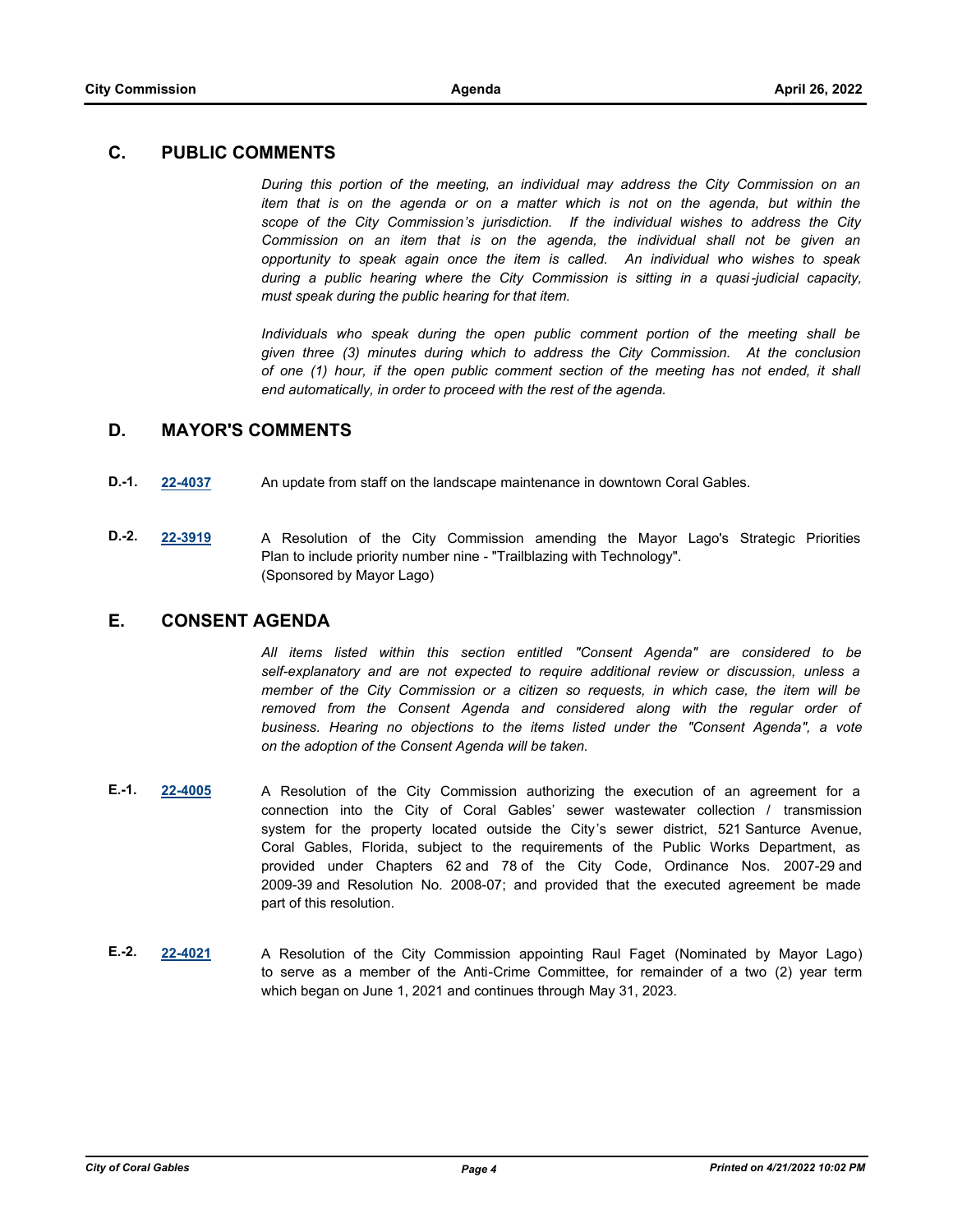- **E.-3. [22-4023](http://coralgables.legistar.com/gateway.aspx?m=l&id=22663)** A Resolution of the City Commission appointing Lauren Dowlen (Nominated by Commissioner Menendez) to serve as a member of the Landmarks Advisory Board, for remainder of a two (2) year term which began on June 1, 2021 and continues through May 31, 2023.
- **E.-4. [22-3990](http://coralgables.legistar.com/gateway.aspx?m=l&id=22630)** A Resolution of the City Commission accepting the Annual Comprehensive Financial Report, Compliance Report, and Management Letter, for the fiscal year ended September 30, 2021 by RSM US LLP, Certified Public Accountants.
- **E.-5. [22-4038](http://coralgables.legistar.com/gateway.aspx?m=l&id=22678)** A Resolution of the City Commission authorizing the City Manager to enter into a Memorandum of Understanding, in substantially the attached form, with Rubicon Global, LLC. To conduct a waste data pilot project, allowing the city to test Rubicon 's technology-enabled suite of products to improve the impact and efficiency of its residential solid waste and recycling collection.

Lobbyist: Jose Felix Diaz Lobbyist: Courtney Whitney

- **E.-6. [22-4053](http://coralgables.legistar.com/gateway.aspx?m=l&id=22693)** A Resolution of the City Commission approving an interlocal agreement between the City of Coral Gables and Miami-Dade County providing for the removal of epiphytes on certain trees on Miami-Dade right-of-way.
- **1. Presentation of Boards and/or Committees minutes requesting no action from the City Commission:**
- **1.-1. [22-3957](http://coralgables.legistar.com/gateway.aspx?m=l&id=22598)** Advisory Board on Disability Affairs Meeting of February 2, 2022.
- **1.-2. [22-3959](http://coralgables.legistar.com/gateway.aspx?m=l&id=22600)** Advisory Board on Disability Affairs Workshop of March 16, 2022.
- **1.-3. [22-3888](http://coralgables.legistar.com/gateway.aspx?m=l&id=22529)** Arts Advisory Panel Meeting of March 9, 2022.
- **1.-4. [22-3994](http://coralgables.legistar.com/gateway.aspx?m=l&id=22634)** Budget Audit Advisory Board Meeting of February 23, 2022.
- **1.-5. [22-4009](http://coralgables.legistar.com/gateway.aspx?m=l&id=22649)** Budget Audit Advisory Board Meeting of March 30, 2022.
- **1.-6. [22-4044](http://coralgables.legistar.com/gateway.aspx?m=l&id=22684)** Communications Committee Meeting of April 13, 2022.
- **1.-7. [22-4040](http://coralgables.legistar.com/gateway.aspx?m=l&id=22680)** Coral Gables Merrick House Governing Board Meeting of March 14, 2022.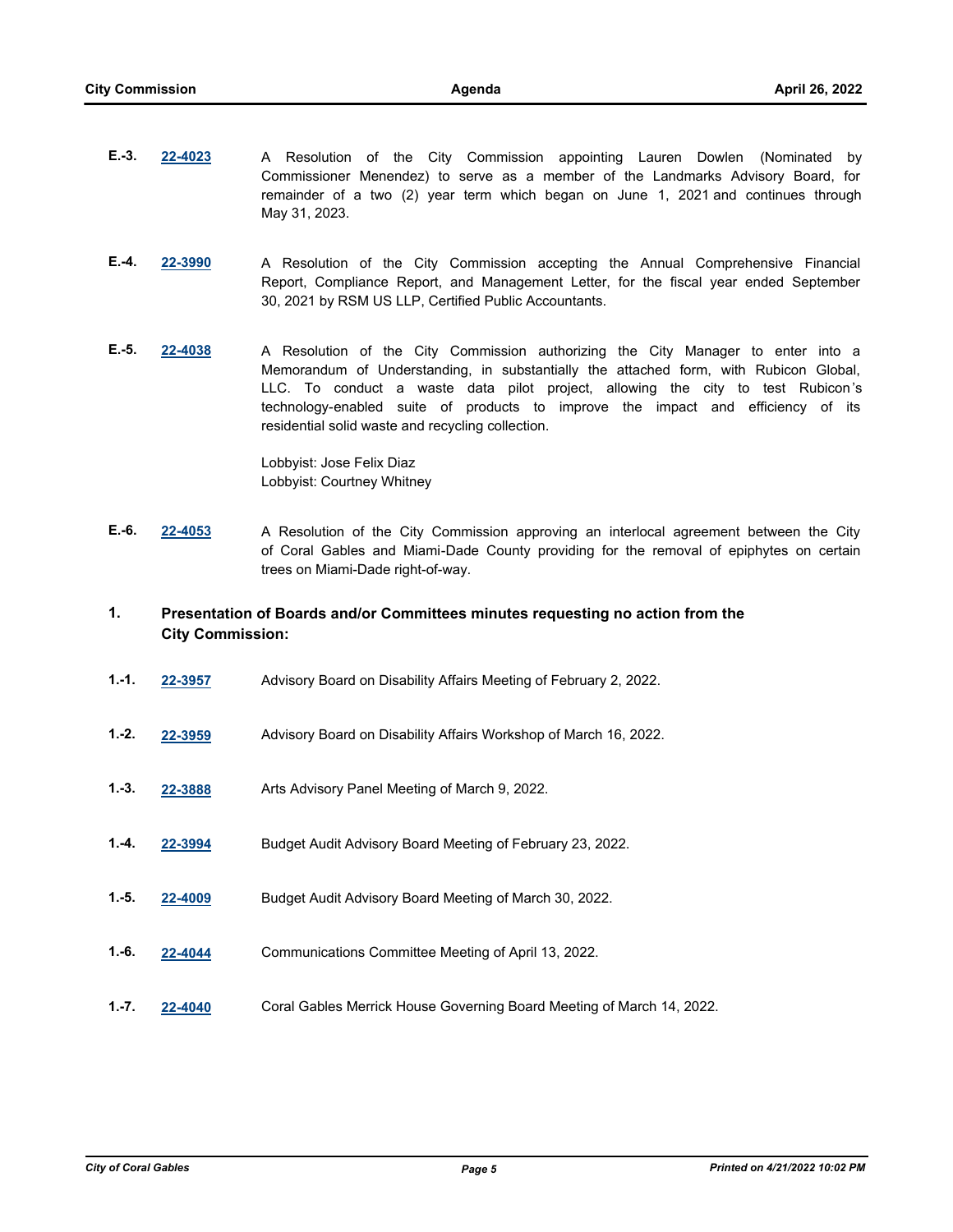| 1.-8.      | 22-3889 | Cultural Development Board Meeting of March 15, 2022.                   |
|------------|---------|-------------------------------------------------------------------------|
| $1.-9.$    | 22-3988 | Economic Development Board Meeting of March 1, 2022.                    |
| $1.-10.$   | 22-4004 | Insurance and Risk Management Advisory Board Meeting of March 15, 2022. |
| $1. - 11.$ | 22-4007 | Insurance and Risk Management Advisory Board Meeting of March 30, 2022. |
| $1.-12.$   | 22-4056 | Insurance and Risk Management Advisory Board Meeting of April 18, 2022. |
| $1.-13.$   | 22-4041 | Landmarks Advisory Board Meeting of February 1, 2022.                   |
| $1.-14.$   | 22-3987 | Library Advisory Board Meeting of February 9, 2022.                     |
| $1.-15.$   | 22-4048 | Parks and Recreation Advisory Board Meeting of March 10th, 2022.        |
| $1.-16.$   | 22-4046 | Parks and Recreation Youth Advisory Board Meeting of March 2nd, 2022.   |
| $1.-17.$   | 22-4016 | Property Advisory Board Meeting of March 9, 2022.                       |
| $1.-18.$   | 22-4047 | Senior Citizens Advisory Board Meeting of March 3rd, 2022.              |
| 1.-19.     | 22-4067 | Transportation Advisory Board Meeting of March 15, 2022.                |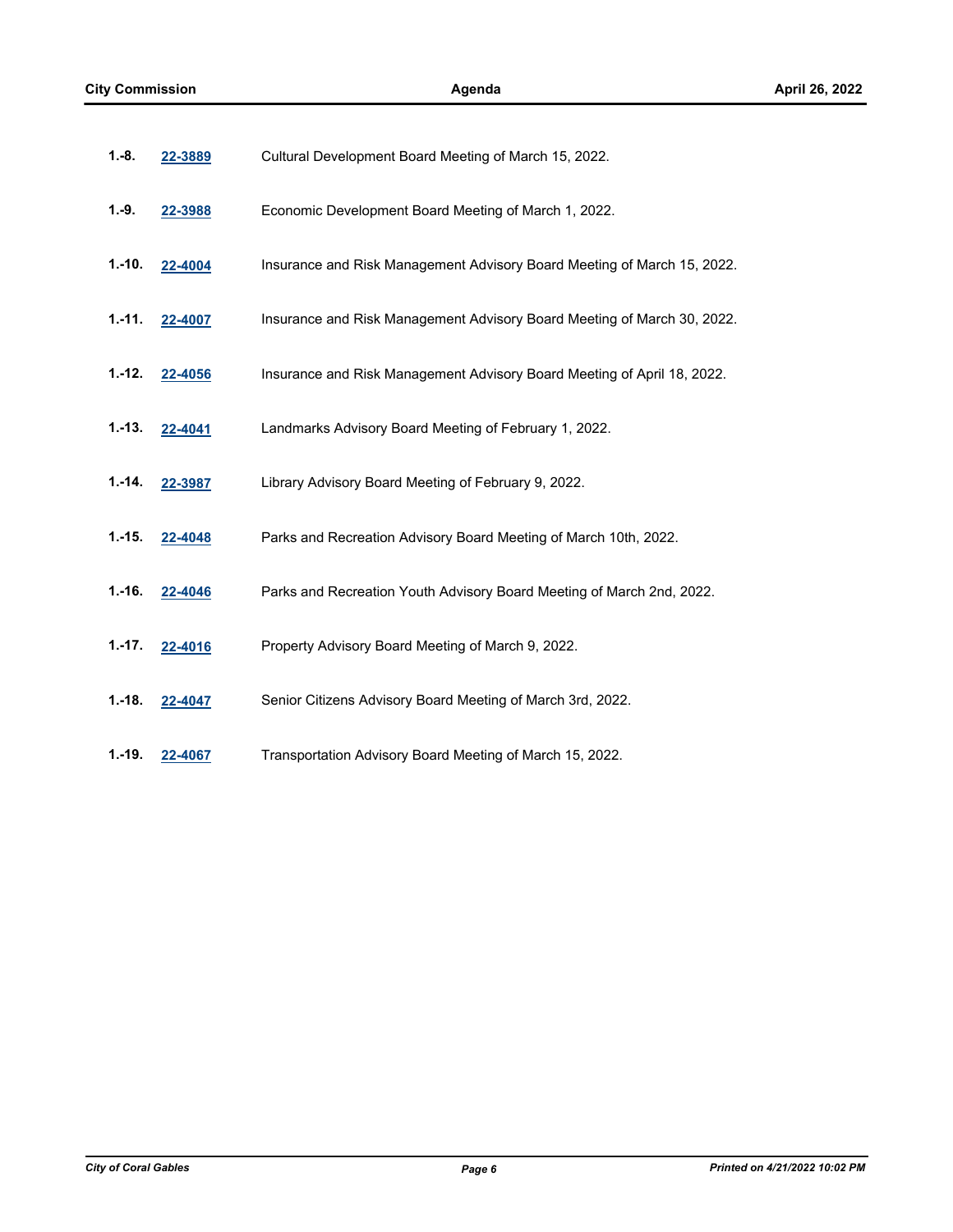## **F. PUBLIC HEARINGS**

*All Individuals testifying in a quasi-judicial proceeding shall be sworn in.* 

*Presentations made to the City Commission are subject to the City's False Claims Ordinance, Ch. 39 of the City of Coral Gables Code.*

#### **ORDINANCES ON SECOND READING**

- **F.-1. [22-3724](http://coralgables.legistar.com/gateway.aspx?m=l&id=22366)** An Ordinance of the City Commission providing for a text amendment to the City of Coral Gables Official Zoning Code by amending Article 10, "Parking," Section 10-110, "Amount of required parking," and Article 16, "Definitions," to clarify parking requirements related to single-family building alterations and to update the definition for a single -family residence regarding the use of covered open air walkways, and location of porte -coches and carports; providing for severability clause, repealer, provision, codification, and providing for an effective date.
- **F.-2. [22-3760](http://coralgables.legistar.com/gateway.aspx?m=l&id=22402)** An Ordinance of the City Commission providing for a text amendment to the City of Coral Gables Official Zoning Code by amending Article 1, "General Provisions," Section 1-108, "Transitional Rules," to clarify that allowed existing uses of property or permitted as a conditional use of property within the city prior to the effective date of the Zoning Code Update Ordinance No. 2021-07 shall remain in effect as a permitted use of property or a conditional use of property upon the adoption of Ordinance No. 2021-07; providing for retroactive application; providing for severability clause, repealer provision, codification, and providing for an effective date.
- **F.-3. [22-3930](http://coralgables.legistar.com/gateway.aspx?m=l&id=22571)** An Ordinance of the City Commission amending the City of Coral Gables Code by amending Chapter 2, Article III, Section 2-147 "Membership" in Division 4- Sustainability Advisory Board; providing for a repealer provision, severability clause, codification, and providing for an effective date. (Sponsored by Mayor Lago)
- **F.-4. [22-3931](http://coralgables.legistar.com/gateway.aspx?m=l&id=22572)** An Ordinance of the City Commission amending the City of Coral Gables Code by creating Chapter 54 "Solid Waste", Article III- Collection and Disposal, Division 3- Collection Requirements, Section 54-150 Prohibited Disposition of Yard Waste, Dirt, or Debris When Using Leaf Blowers; providing for repealer provision, severability clause, codification, and providing for an effective date. (Sponsored by Commissioner Anderson)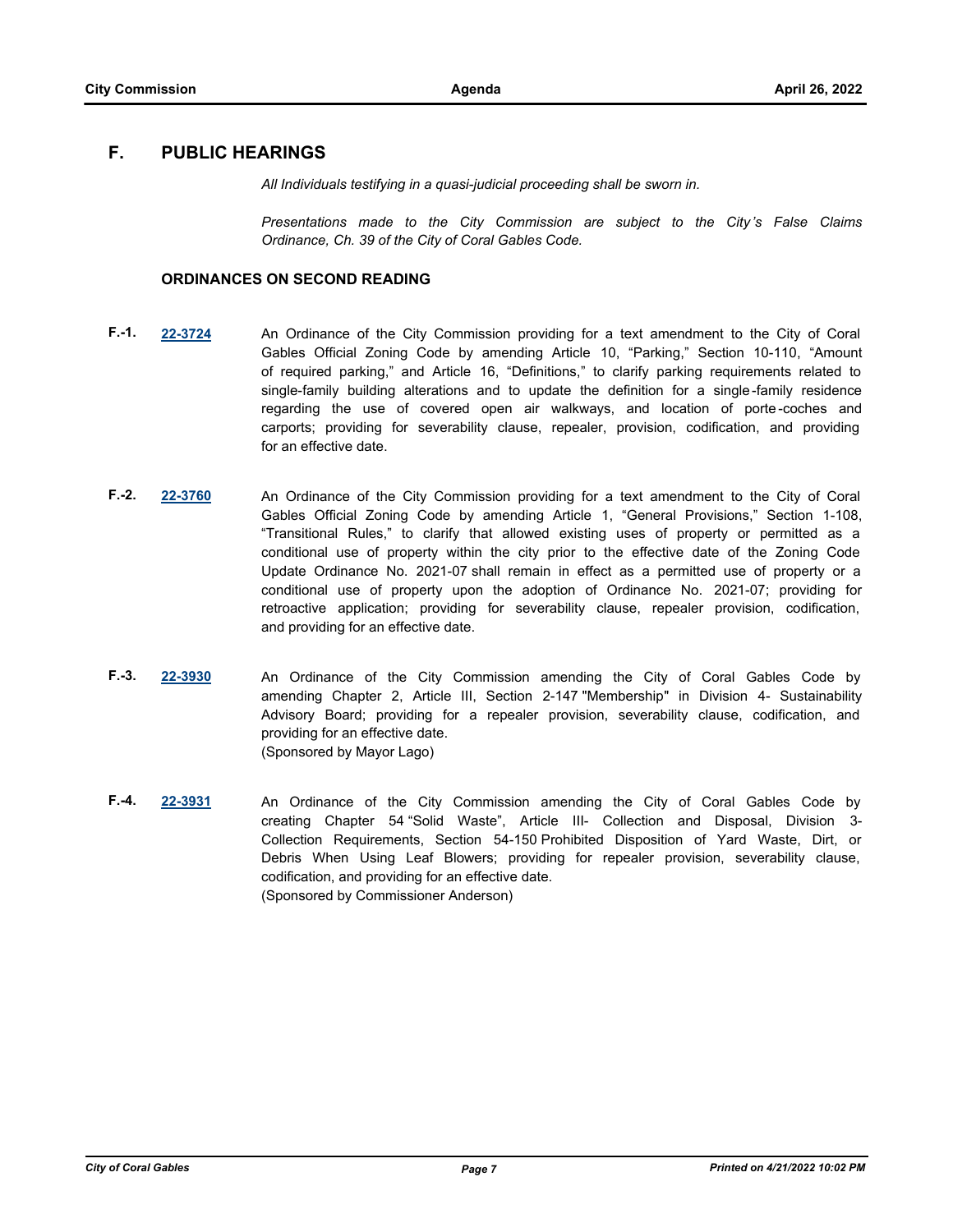#### **Agenda Items F-5, F-6, F-8 and F-9 are related.**

**F.-5. [21-2710](http://coralgables.legistar.com/gateway.aspx?m=l&id=18367)** An Ordinance of the City Commission amending the Future Land Use Map of the City of Coral Gables Comprehensive Plan pursuant to Zoning Code Article 14, "Process", Section 14-213, "Comprehensive Plan Text and Map Amendments", and Small-Scale Comprehensive Plan Amendment procedures (ss. 163.3187, Florida Statutes), changing the land use designation for certain properties located at Lots 19A & 20 Block 56 of the Revised Plat of Coral Gables Riviera Section Part 4, Coral Gables Florida from Multi-Family Duplex Density to Hospital Use; and assigning a land use designation of same, Hospital Use for the abutting property legally described as that portion of the un-dug University Waterway in Block 56 of the Revised Plat of Coral Gables Riviera Section Part 4, Coral Gables, Florida; providing for a repealer provision, severability clause, and providing for an effective date. (LEGAL DESCRIPTION ON FILE)

> (Lobbyist: Alessandria San Roman) (Lobbyist: Alexandra Villoch) (Lobbyist: Joseph G. Goldstein)

**F.-6. [21-2711](http://coralgables.legistar.com/gateway.aspx?m=l&id=18368)** An Ordinance of the City Commission making zoning district boundary changes pursuant to Zoning Code Article 14, "Process", Section 14-212, "Zoning Code Text and Map Amendments", for certain properties located at Lots 19A & 20 Block 56 of the Revised Plat of Coral Gables Riviera Section Part 4, Coral Gables Florida from Multi-Family 1 Duplex (MF1) District to Special Use (S) District; and assigning a Zoning Designation of same, Special Use (S) District for the abutting property legally described as that portion of the un-dug University Waterway in Block 56 of the Revised Plat of Coral Gables Riviera Section Part 4, Coral Gables, Florida; providing for a repealer provision, severability clause, and providing for an effective date. (LEGAL DESCRIPTION ON FILE)

> (Lobbyist: Alessandria San Roman) (Lobbyist: Alexandra Villoch) (Lobbyist: Joseph G. Goldstein)

#### **ORDINANCES ON FIRST READING**

**F.-7. [22-3851](http://coralgables.legistar.com/gateway.aspx?m=l&id=22493)** An Ordinance of the City Commission approving the purchase and sale agreement for the sale of Municipal Parking Lot 24, located at 5151 University Drive, Coral Gables, FL 33146, (Folio No. 03-4119-006-0200), to Doctors Hospital Inc., a Florida not-for-profit corporation; and providing for a repealer provision, severability clause and providing for an effective date.

(The lot is currently leased to Doctors Hospital)

Lobbyist: N/A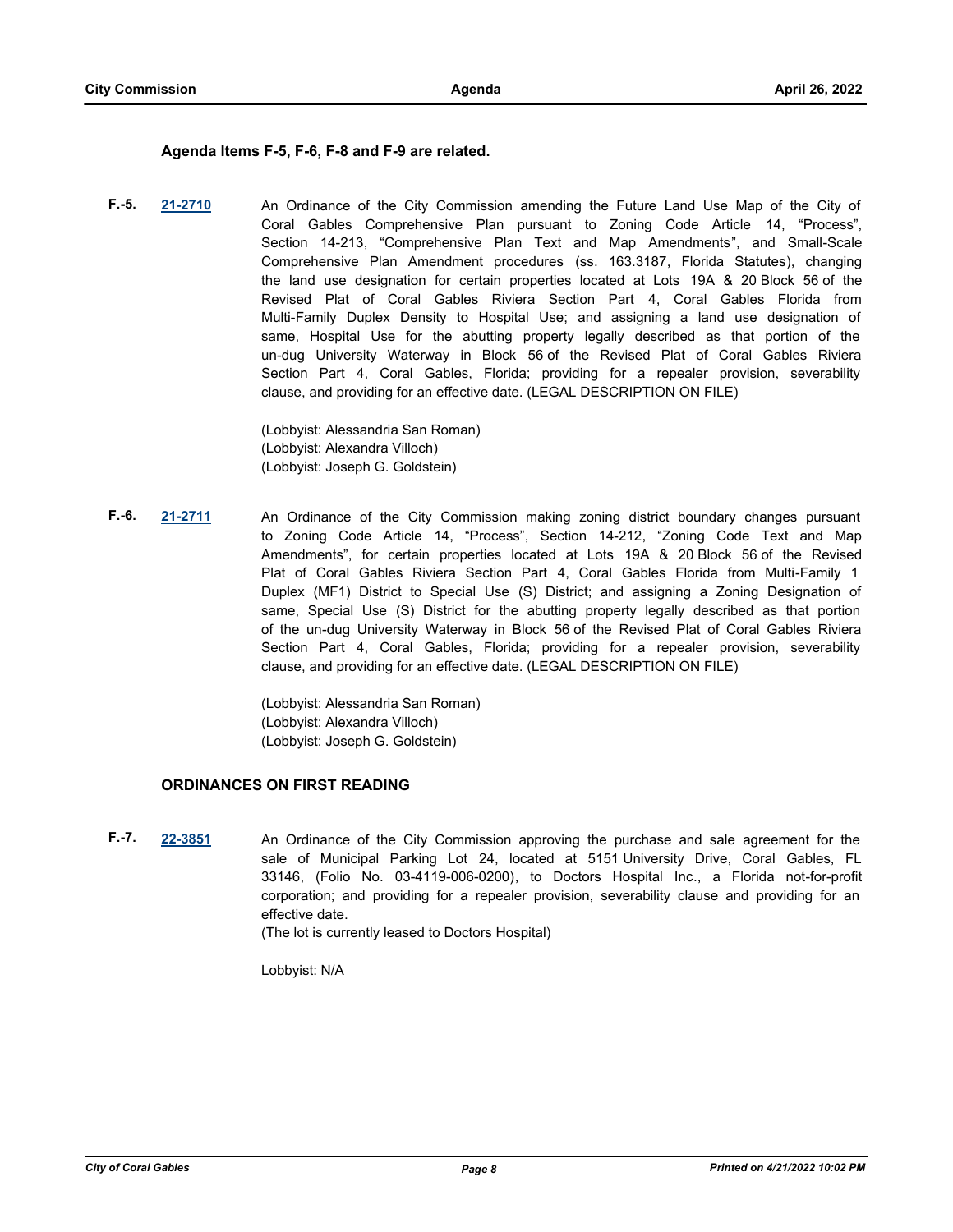#### **RESOLUTIONS**

#### **Agenda Items F-5, F-6, F-8 and F-9 are related.**

**F.-8. [21-2712](http://coralgables.legistar.com/gateway.aspx?m=l&id=18369)** A Resolution of the City Commission approving Conditional Use review pursuant to Zoning Code Article 14, "Process" Section 14-203, "Conditional Uses" for a proposed Parking as an Accessory Use to a Hospital on the property legally described as Lots 19A & 20 and that portion of the un-dug University Waterway in Block 56 of the Revised Plat of Coral Gables Riviera Section Part 4, Coral Gables, Florida (5151 University Drive); including required conditions; providing for a repealer provision, severability clause, and providing for an effective date. (LEGAL DESCRIPTION ON FILE)

> (Lobbyist: Alessandria San Roman) (Lobbyist: Alexandra Villoch) (Lobbyist: Joseph G. Goldstein)

**F.-9. [21-2713](http://coralgables.legistar.com/gateway.aspx?m=l&id=18370)** A Resolution of the City Commission approving the Final Plat entitled "Doctors Hospital Annex" pursuant to Zoning Code Article 14, Section 14-210, "Platting/Subdivision," being a re-plat of approximately 45,635 square feet on the property legally as Lots 19A & 20 and that portion of the un-dug University Waterway in Block 56 of the Revised Plat of Coral Gables Riviera Section Part 4, Coral Gables, Florida (5151 University Drive) providing for a repealer provision, severability clause, and providing for an effective date . (LEGAL DESCRIPTION ON FILE)

> (Lobbyist: Alessandria San Roman) (Lobbyist: Alexandra Villoch) (Lobbyist: Joseph G. Goldstein)

## **G. CITY COMMISSION ITEMS**

- **G.-1. [22-3928](http://coralgables.legistar.com/gateway.aspx?m=l&id=22569)** A Resolution of the City Commission amending parking medallion policy. (Sponsored by Mayor Lago)
- **G.-2. [22-4011](http://coralgables.legistar.com/gateway.aspx?m=l&id=22651)** Discussion regarding banning gas leaf blowers. (Sponsored by Mayor Lago)
- **G.-3. [22-4028](http://coralgables.legistar.com/gateway.aspx?m=l&id=22668)** Discussion regarding Blue Road and Alhambra Circle sidewalks. (Sponsored by Mayor Lago)
- **G.-4. [22-4029](http://coralgables.legistar.com/gateway.aspx?m=l&id=22669)** Discussion regarding downtown storm water grates. (Sponsored by Mayor Lago)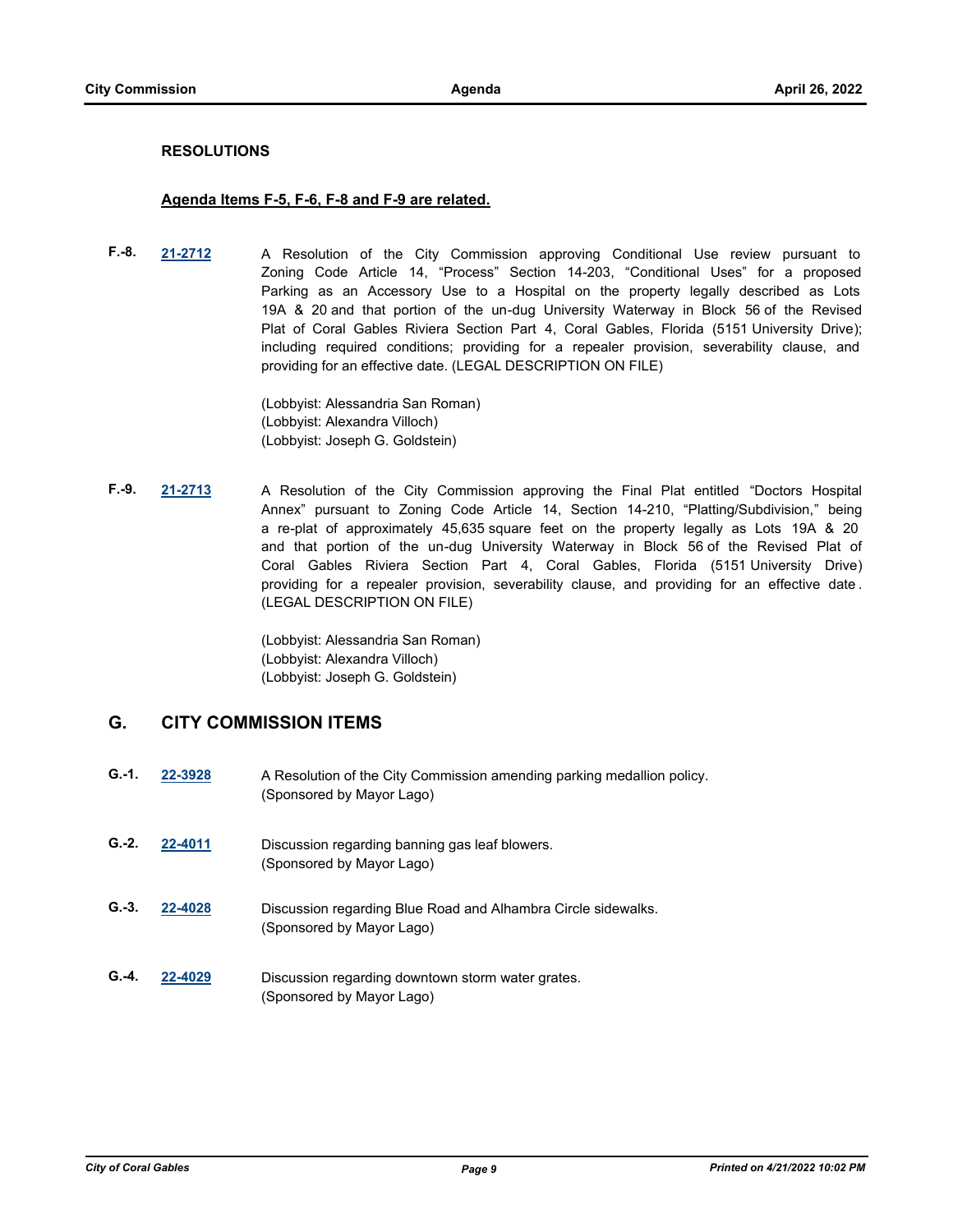| $G.-5.$ | 22-4042 | Discussion regarding to the fire hydrant located at 2331 Ponce de Leon Boulevard.<br>(Sponsored by Mayor Lago) |
|---------|---------|----------------------------------------------------------------------------------------------------------------|
| $G.-6.$ | 22-4055 | Discussion regarding the North Ponce Garden Apartment Study.<br>(Sponsored by Mayor Lago)                      |
| $G.-7.$ | 22-4066 | Discussion regarding the property located at 827 Ortega Avenue.<br>(Sponsored by Mayor Lago)                   |
| $G.-8.$ | 22-4068 | Discussion regarding the status of the Underline Dog Park.<br>(Sponsored by Commissioner Menendez)             |

#### **H. BOARDS/COMMITTEES ITEMS**

**H.-1. [22-4034](http://coralgables.legistar.com/gateway.aspx?m=l&id=22674)** A Resolution of the City Commission approving an ongoing, rotating temporary public art exhibition curated by the Coral Gables Museum titled "Art on the Plaza" (recommended by the Arts Advisory Panel, approval/denial vote: 6 to 0, and the Cultural Development Board approval/denial vote: 6 to 0).

Lobbyist: N/A

#### **I. CITY MANAGER ITEMS**

- **I.-1. [22-4014](http://coralgables.legistar.com/gateway.aspx?m=l&id=22654)** A Resolution of the City Commission authorizing the City Manager to administratively approve certain encroachments in the rights-of-way adjacent to single family residential dwellings, which do not extend into the paved right-of-way.
- **I.-2. [22-4008](http://coralgables.legistar.com/gateway.aspx?m=l&id=22648)** A Resolution of the City Commission accepting the recommendation to waive the competitive process of the Procurement Code to secure Dover, Kohl & Partners for planning services for Biltmore Way public engagement as a special procurement /bid waiver, pursuant to Section 2-691 of the City's Procurement Code.

Lobbyist: N/A

**I.-3. [22-4035](http://coralgables.legistar.com/gateway.aspx?m=l&id=22675)** A Resolution of the City Commission accepting the King's Bay Gravity Sanitary Sewer System Grant from the Florida Department of Environmental Protection's (FDEP) Coral Protection and Restoration Program and authorizing the City Manager to execute an agreement with FDEP for said grant; directing the City Manager to develop the estimated local improvement assessments to be imposed on all benefitting properties to fund the project cost not covered by the grant; authorizing an amendment to the Fiscal Year 2021-2022 annual budget to recognize the grant as revenue and to appropriate the funds to put toward the cost of the project; and providing for an effective date.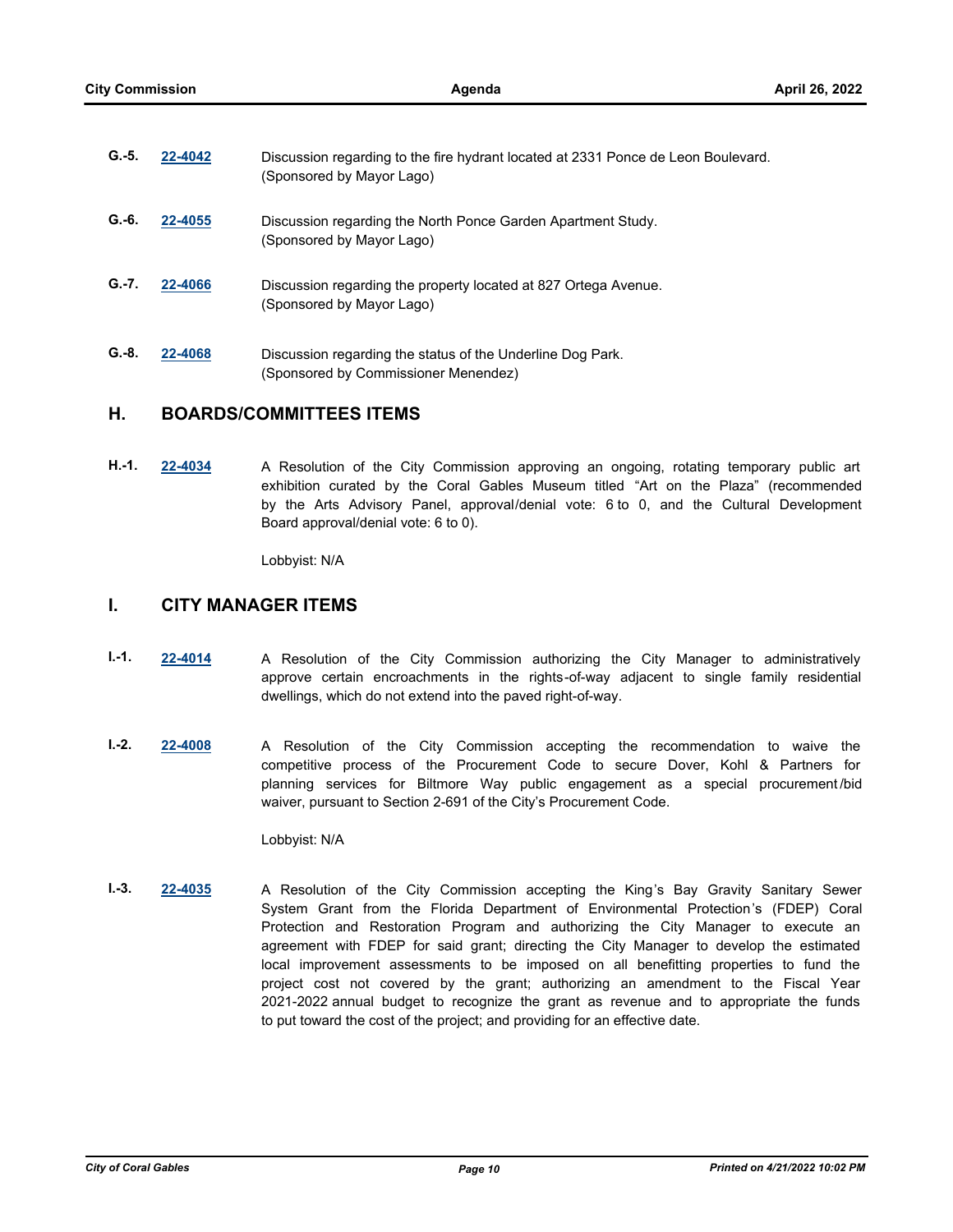**I.-4. [22-3943](http://coralgables.legistar.com/gateway.aspx?m=l&id=22584)** A Resolution of the City Commission authorizing the renewal of the Property and Casualty Insurance Program which includes, but is not limited to, property, general liability, automobile liability, public officials errors and omissions, excess workers ' compensation, crime liability, cyber liability, terrorism property and liability, pollution liability, deadly weapon protection coverage, flood, as well as other ancillary lines of insurance coverage and insurance broker fees through Arthur J. Gallagher Risk Management Services, Inc., for a not to exceed amount of \$3,046,176 for the policy period of May 1, 2022 to May 1, 2023. (Funding Source: Insurance Fund) Lobbyist: N/A

## **J. CITY ATTORNEY ITEMS**

**J.-1. [22-4064](http://coralgables.legistar.com/gateway.aspx?m=l&id=22704)** A Resolution of the City Commission approving a Settlement Agreement and Release between the City of Coral Gables and Coral Grand, LLC and Coral Gables Athletic Club, LP.

Lobbyist: N/A

## **K. CITY CLERK ITEMS**

**K.-1. [22-4015](http://coralgables.legistar.com/gateway.aspx?m=l&id=22655)** A Resolution of the City Commission creating a special assessment district to be known as the Business Improvement District ("BID") of Coral Gables, for a period of five years, subject to approval by a majority of the affected property owners; providing for electronic voting as the method for ascertaining whether a majority of the affected property owners approve continued existence of the bid; providing for levy of special assessments thereof; providing for location, nature and estimated cost of services to be provided; providing for an expansion of duties and responsibilities; providing details of assessment procedure; and providing for publication of legal notice.

## **L. DISCUSSION ITEMS**

*This time is for informal discussion among the City Commissioners, the City Manager and the City Attorney*